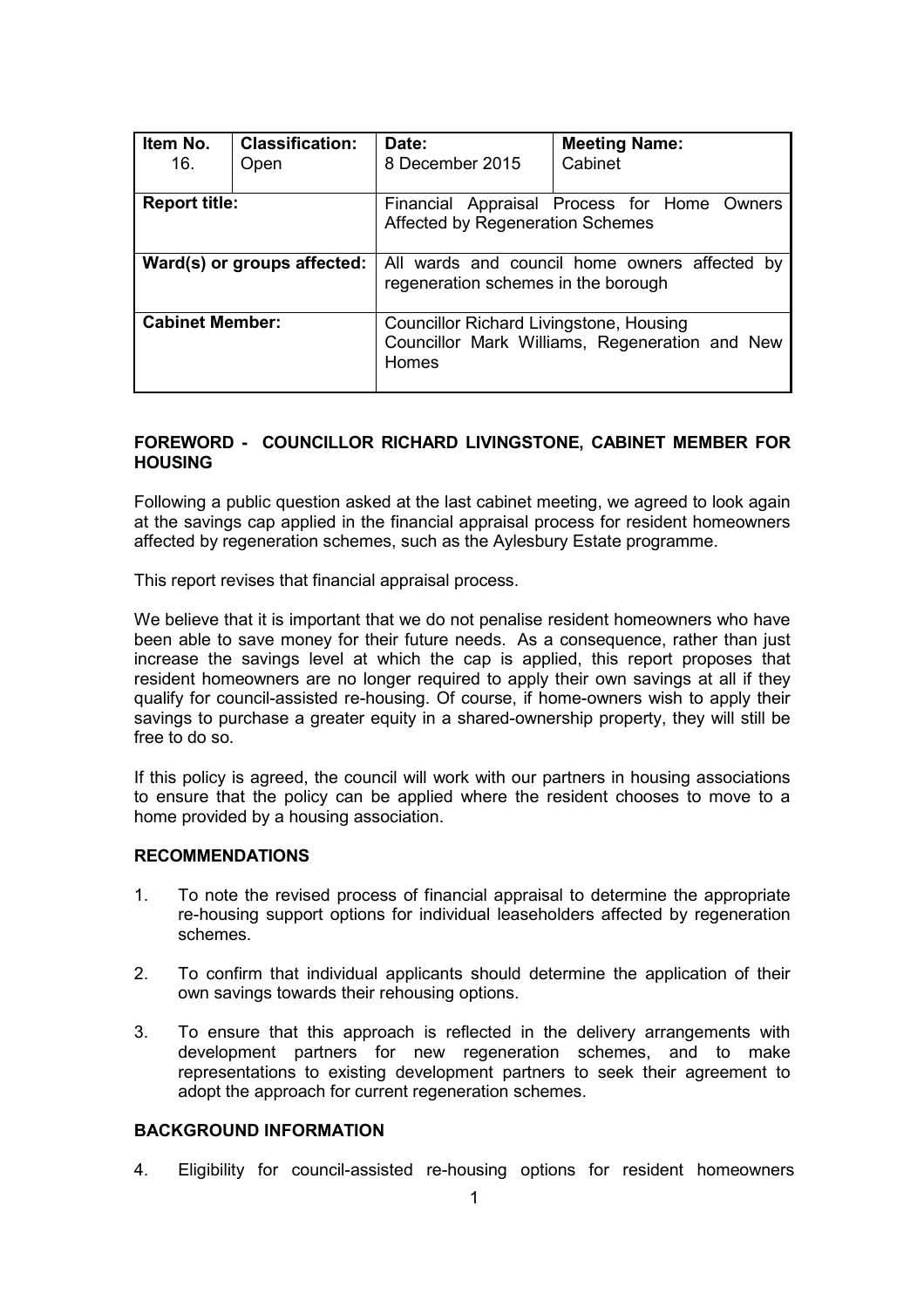affected by the council's regeneration schemes is determined through a process of affordability testing. This has been the case since 2005, when the council adopted a policy in relation to the re-housing of home owners on the Heygate Estate. The Heygate model was broadly adopted for the Aylesbury Estate the following year and for the Elmington Estate in 2011. Homeowners who do not wish to be considered for any sort of council-assisted re-housing would not need to undergo an affordability assessment.

- 5. The affordability assessment (financial assessment) is undertaken to determine the best option for individual resident homeowners. These options are on a continuum and range from a council tenancy where resident homeowners would be unable to afford new home ownership, through shared ownership, shared equity and outright purchase with no assistance from the council. The financial appraisal also enables resident homeowners themselves to consider the best possible option for their individual circumstances including whether they wish to own a larger percentage of a lower value property or a lower percentage of a higher value property.
- 6. A general overview of the evolution of the council's re-housing assistance policies for the Aylesbury can be found appended to this report (Appendix A). The general approach has been that resident homeowners, having exercised either a statutory right to buy their council homes or purchased a former council home on the open market should be helped to remain in affordable, sustainable home ownership. This is particularly important given the rise in land and house prices in the Borough, which impacts directly on the ability to find comparable properties at an appropriate price. These resident homeowners are subject to compulsory purchase orders in furtherance of our regeneration objectives therefore it is important to make the process as fair and equitable as possible, and allowing the exercise of individual choice wherever possible. The council has ensured that dedicated financial and staff resources have been made available for this process since 2008.
- 7. Officers within the Sales and Acquisitions (SAA) team undertake a financial assessment to appraise whether a homeowner can afford the ongoing cost of ownership. This determines the eligibility of each case for re-housing assistance. This work sits immediately alongside other areas of work undertaken by the team, namely operation of the Social Homebuy and Cash Incentive Schemes, both of which also involve assessing the financial circumstances of people who want to buy their own home. It is increasingly important to ensure that prospective purchasers are made aware of the entire cost of purchase and likely future liabilities before they commit to home ownership.
- 8. Under the regeneration re-housing assistance scheme, the ability of people to purchase an alternative home is benchmarked against valuations of council properties undertaken by valuers in the council's Property Services Division. The possible outcomes are that resident homeowners;
	- does not qualify for council housing assistance as it is believed they are able to purchase on the open market without financial assistance from the council.
	- qualifies to purchase a property either outright, on shared equity terms or on shared ownership terms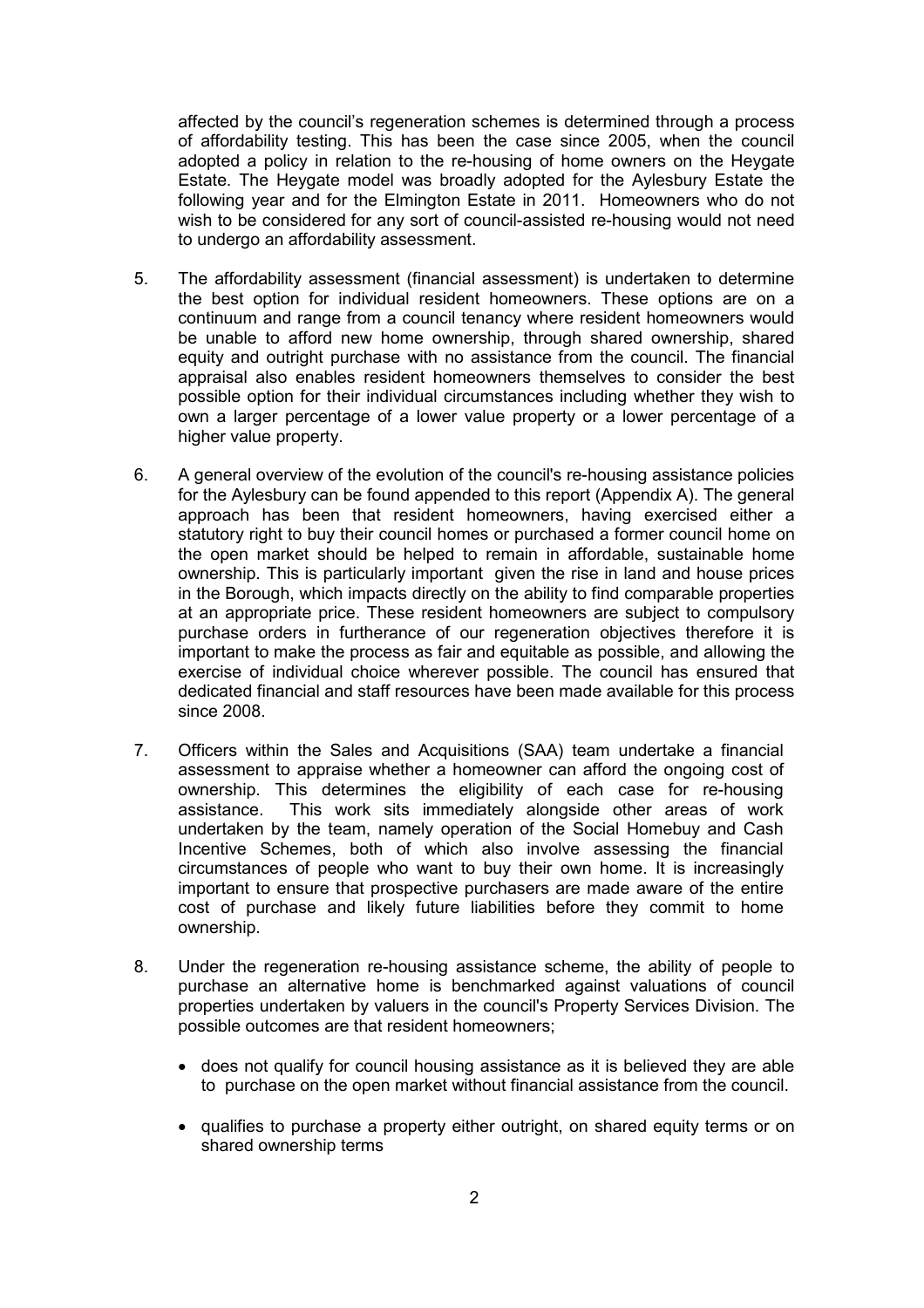- on-going ownership is unaffordable for that particular person, in which case they can become a council tenant.
- 9. At the time of the 2005 Heygate report, the council remarked that re-housing was a "sufficient domestic priority to warrant a shift in investment from other sources" and it was therefore proposed that savings above a certain level would be included in home owner affordability assessments. In practice, this means that individual resident homeowners are expected to put all of their savings into their new home, regardless of their personal circumstances or their own prudent financial planning for their futures – which may not have included any knowledge of the potential regeneration or redevelopment of their estates.
- 10. As this decision was taken a decade ago, it is now appropriate to ensure that it is still relevant and does not adversely affect any one or any particular group of homeowners. Concern over this policy was raised by the Aylesbury Leaseholder Group as part of the public inquiry into the compulsory purchase of properties comprising the Aylesbury First Development site. Concern has also been expressed about the applicability of this cap and its disincentive to those who have acted responsibly and saved money for their future needs.

#### **KEY ISSUES FOR CONSIDERATION**

- 11. More than 100 re-housing applications have been received since 2008. It is clear that there is no typical financial profile of resident homeowners living on estates affected by regeneration schemes. Homeowners have a wide range of differing financial circumstances and financial capacity.
- 12. It is also the case that the circumstances of resident homeowners can and do change greatly over the course of their tenure. It is for this reason that it is not possible to operate a "one size fits all" type of re-housing policy and one of the reasons why, since the inception of the Heygate policy in 2005, the council has made a number of responsive changes - the most recent one being the introduction of a new form of ownership – 'Shared Equity', in March 2014.
- 13. The council in the application of its policies does not wish to penalise those resident homeowners who have been able to save sums of money – particularly where they may have been planning for their own future needs, e.g. retirement or ill health.
- 14. It is proposed to make an amendment to the existing policy to the effect that resident homeowners will no longer be required to apply their own savings if they qualify for council-assisted re-housing, unless they wish to do so.
- 15. It should be noted that the Aylesbury Leaseholder Group has recently written to the council with a number of suggested policy changes. Whilst this proposal might satisfy one or more of those requests, it does not deal with all of them. This report does not attempt to deal with those suggestions at this time. They will be examined more carefully and a full response will be provided in due course.

#### **Policy implications**

16. In arriving at this new approach, the council has considered the potential effect on all home owners. Analysis of data, taken from a sample of recent home owner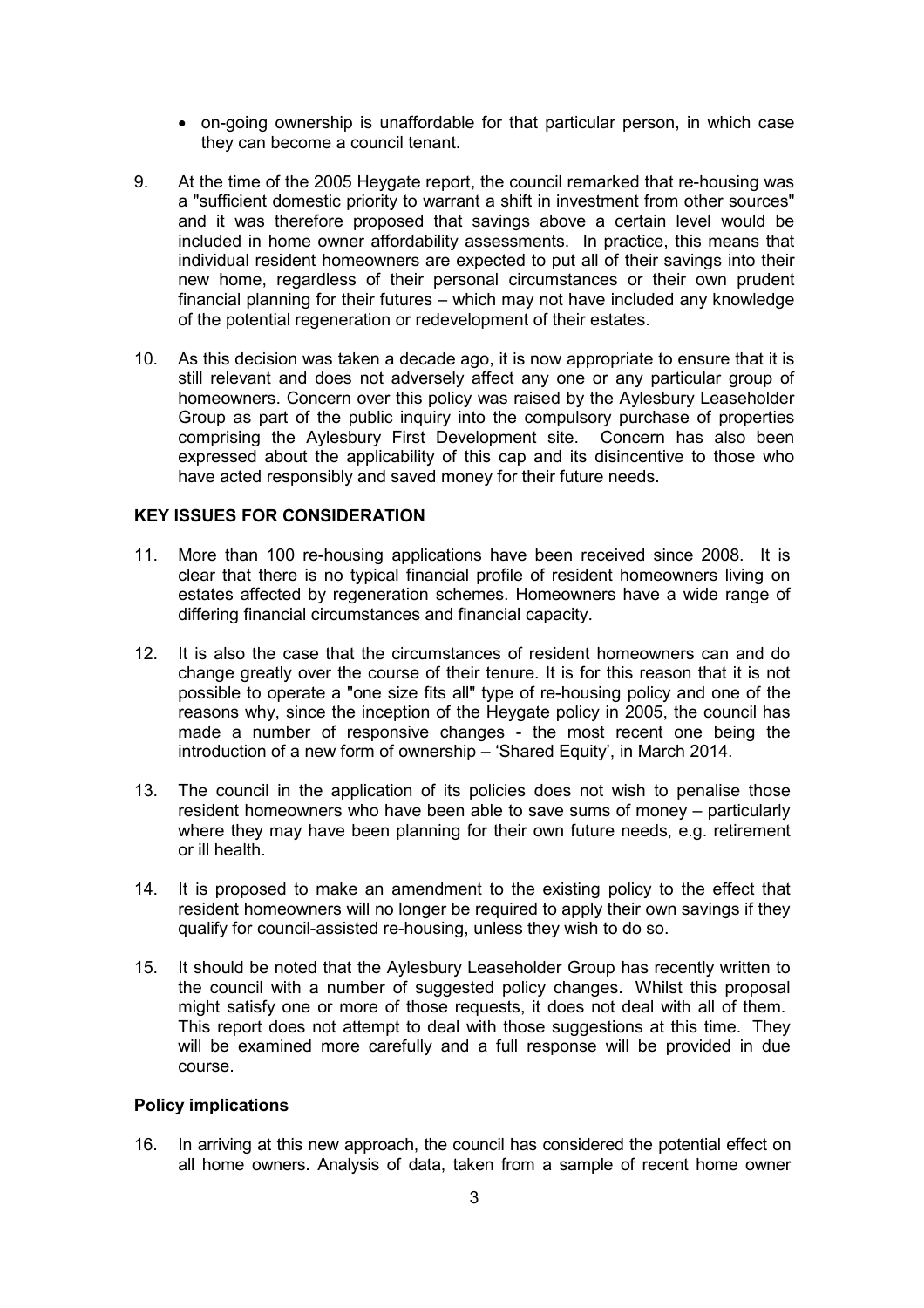financial assessments shows that it is only in very few cases that resident homeowners have savings above the current capped level, which is currently set at £16,000.

- 17. Officers examined affordability assessments that had already been undertaken and completed for applicants from both phase 1 and phase 2 of the Aylesbury regeneration scheme to see to what extent a re-housing outcome might change by virtue of the proposed policy change. This exercise showed that there would be no change to the re-housing option to which individual leaseholders would be entitled, as illustrated in Appendix B.
- 18. There is no reason to believe that these outcomes would not yield similar results in the next active phases (3 and 4) of the regeneration scheme and there is not one example where an outcome changed from a form of ongoing ownership to tenancy. This again clearly demonstrates that there is no 'typical' situation.
- 19. Both the London Boroughs of Hackney and Lambeth have estate regeneration schemes in progress. The recommended approach to savings proposed in this scheme mirrors that of both boroughs in that it is for the displaced resident homeowners to decide whether they wish to use savings they have in the purchase of their future home. Southwark will therefore be taking a common approach in adopting this policy change.

### **Community impact statement**

- 20. This policy change is being proposed in direct response to concerns particularly from members of the Aylesbury Leaseholder Group over the fairness of resident homeowners not being able to exercise their own choices in terms of their savings as a result of the council's Regeneration plans.
- 21. There is nothing to suggest that the council's re-housing policies for homeowners affect any one protected group more than another. The policies are predicated on housing and financial need and this can differ greatly from household to household as it would do across the borough and indeed across London.
- 22. As has already been demonstrated, this minor change is not expected to have an impact on the re-housing outcomes that would otherwise have been arrived at.

### **Resource implications**

- 23. No additional staffing resources will be required as a result of this decision.
- 24. It is believed that the proposed policy change will not have an effect either on the number of applicants, or the number of those applicants likely to be offered council re-housing. It is however prudent for the council to continue to periodically review its policies and make relevant recommendations as it has done over the past decade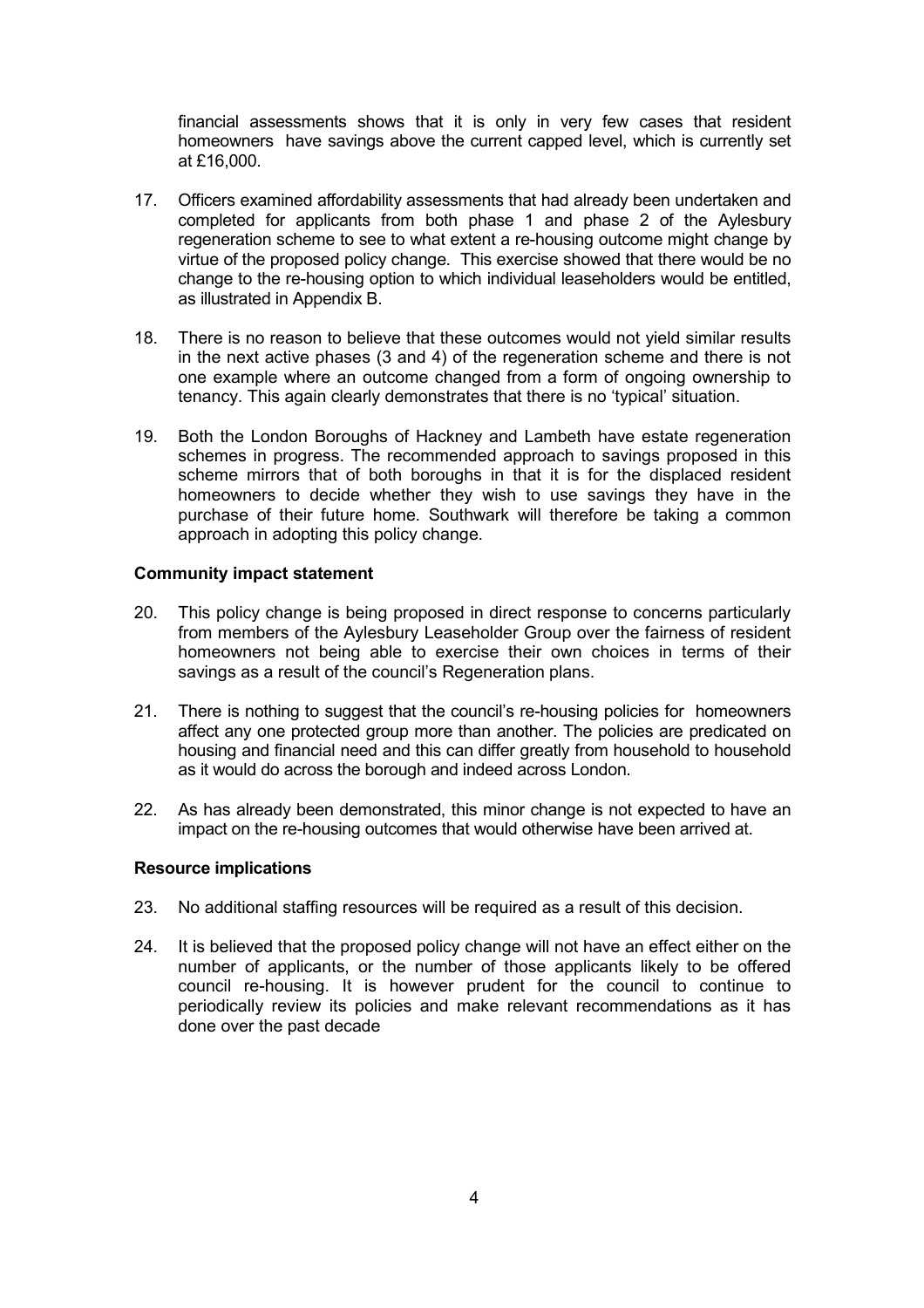# **SUPPLEMENTARY ADVICE FROM OTHER OFFICERS**

### **Director of Law and Democracy**

- 25. The Equality Act 2010 imposes a general equality duty on public authorities (PSED), in the exercise of their functions, to have due regard to the need to:
	- Eliminate discrimination, harassment and victimisation and any other conduct that is prohibited by or under the Act.
	- Advance equality of opportunity between people who share a relevant protected characteristic and people who do not share it.
	- Foster good relations between people who share a relevant protected characteristic and those who do not share it.
- 26. For the purpose of the PSED the following are 'protected characteristic' considerations:
	- Age
	- Civil partnership
	- **Disability**
	- Gender reassignment
	- Pregnancy and maternity
	- Race
	- Religion or belief
	- Sex and sexual orientation.
- 27. When making decisions, section 149 Equality Act 2010 requires that cabinet must have due regard to the need to eliminate discrimination and other prohibited conduct, and advance equality of opportunity and foster good relations between people who share a relevant protected characteristic and those who do not.
- 28. At paragraph 21 of the report there is confirmation that there is nothing to suggest that the council's re-housing policies for resident homeowners, including the change to those policies put forward by this report, affect any one protected group more than another.
- 29. As set out in the report, it is not thought that the policy change will adversely affect other leaseholders on regeneration schemes.
- 30. It is appropriate that the change in policy is brought before cabinet and it will be noted that the previous policies and changes in policy set out in Appendix A were the subject of cabinet (or executive) decisions.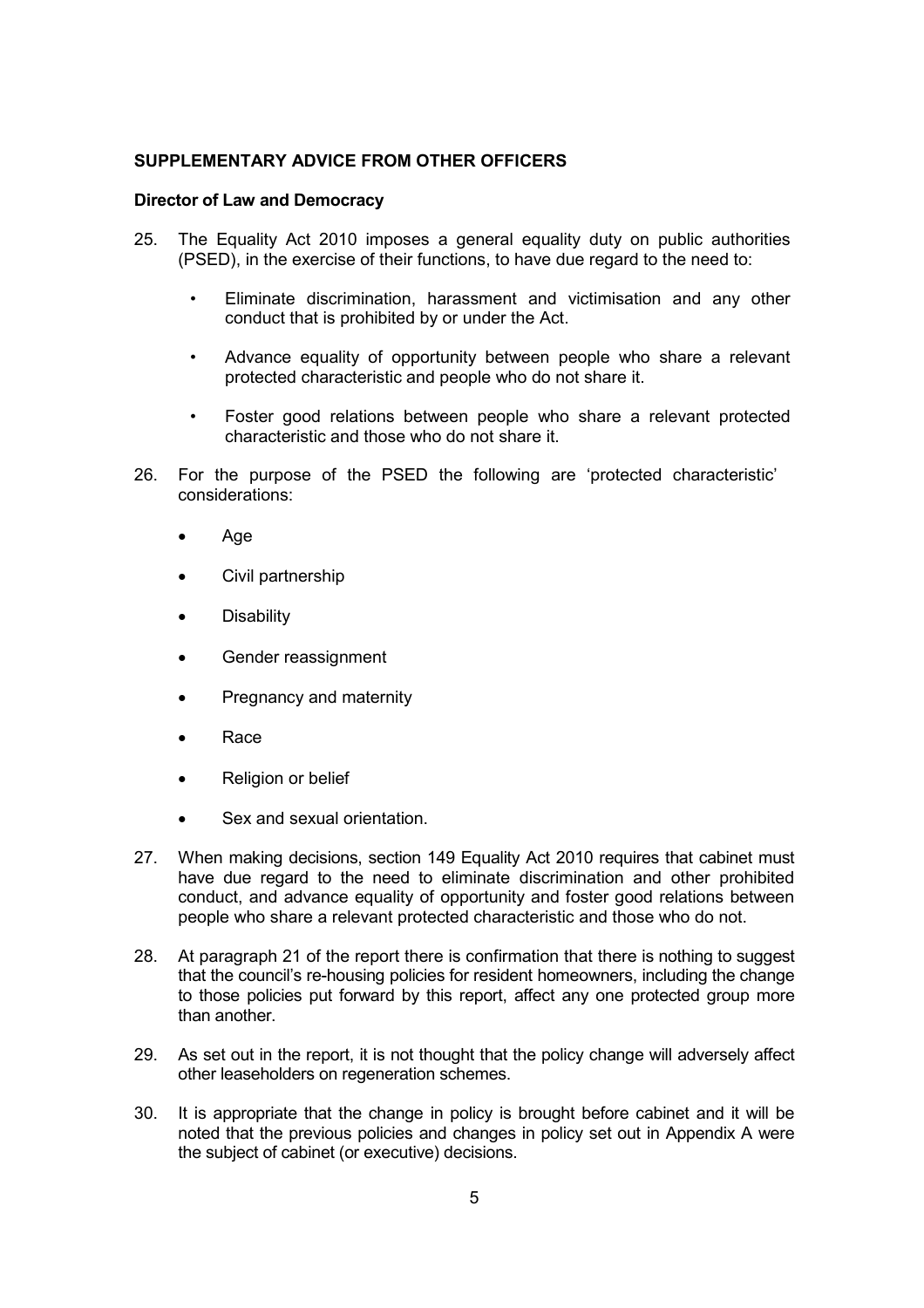### **Strategic Director of Finance and Governance**

31. The strategic director of finance and governance notes the proposed removal of the savings allowance criteria for resident homeowners being displaced as a result of regeneration programmes. This policy condition dates back to 2005 and is no longer deemed to be relevant in current circumstances. Based on analysis of recent cases, there are no perceivable adverse financial implications arising from the policy change and no requirement for any additional resources.

## **Housing Solutions Manager**

32. The proposed changes will have no implications for the existing Housing Allocations scheme and very limited implications on the re-housing of customers into available affordable accommodation going forward. The Housing Solutions service therefore, fully supports the contents of this report.

# **BACKGROUND DOCUMENTS**

| <b>Background Papers</b>                                                                      | <b>Held At</b>    | <b>Contact</b>               |  |  |  |  |  |  |
|-----------------------------------------------------------------------------------------------|-------------------|------------------------------|--|--|--|--|--|--|
| Elephant and Castle Leaseholder Sales and Acquisitions,<br>Policy 2005                        | 160 Tooley Street | Mark Maginn<br>020 7525 7431 |  |  |  |  |  |  |
| <b>Link:</b><br>http://moderngov.southwark.gov.uk/ieListDocuments.aspx?Cld=302&MId=5142&Ver=4 |                   |                              |  |  |  |  |  |  |

# **APPENDICES**

| No.        | Title                                           |
|------------|-------------------------------------------------|
| Appendix A | Evolution of re-housing policy summary document |
| Appendix B | Re-housing outcomes tables                      |